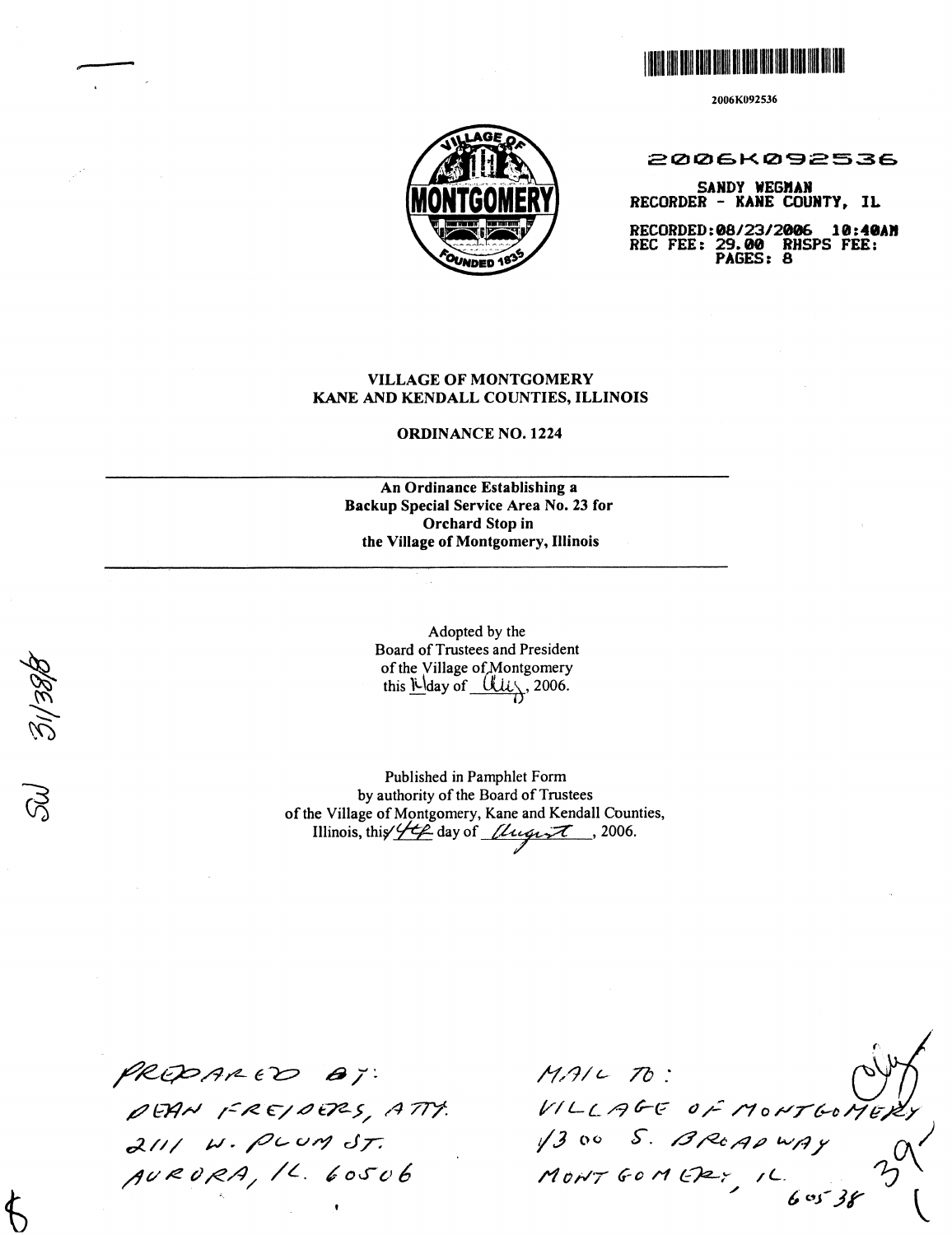



2006K107541

2006K107541

SANDY WEGHAN RECORDER - KANE COUNTY, IL

RECORDED:10/02/2006 11:40AM<br>REC FEE: 25.00 RHSPS FEE:10.00<br>PAGES: 2

# **CERTIFICATE OF CORRECTION**

State of Illinois)

) ss County of Kane)

This is to certify that I, Mark G. Scheller, Illinois Professional Land Surveyor #35-3581, on behalf the of Village of Montgomery, Illinois, prepared this revised legal description for the ordinance number 1224, creating Special Service Area #23 for Orchard Stop, in the Village of Montgomery, recorded August 23, 2006 as document number 2006K092536.

Given under my hand and seal at Sugar Grove, Illinois this 26th day of September, 2006.

BY INOIS REGISTERED LAND SURVEYOR NO. 3581 Ш www*www.* 



35

Prepared by Engineering Enterprises Inc. 52 Wheeler Road Sugar Grove, IL 60543

 $S_{\lambda\lambda}$   $\frac{3}{2}$   $\frac{1}{38}$   $\frac{9}{8}$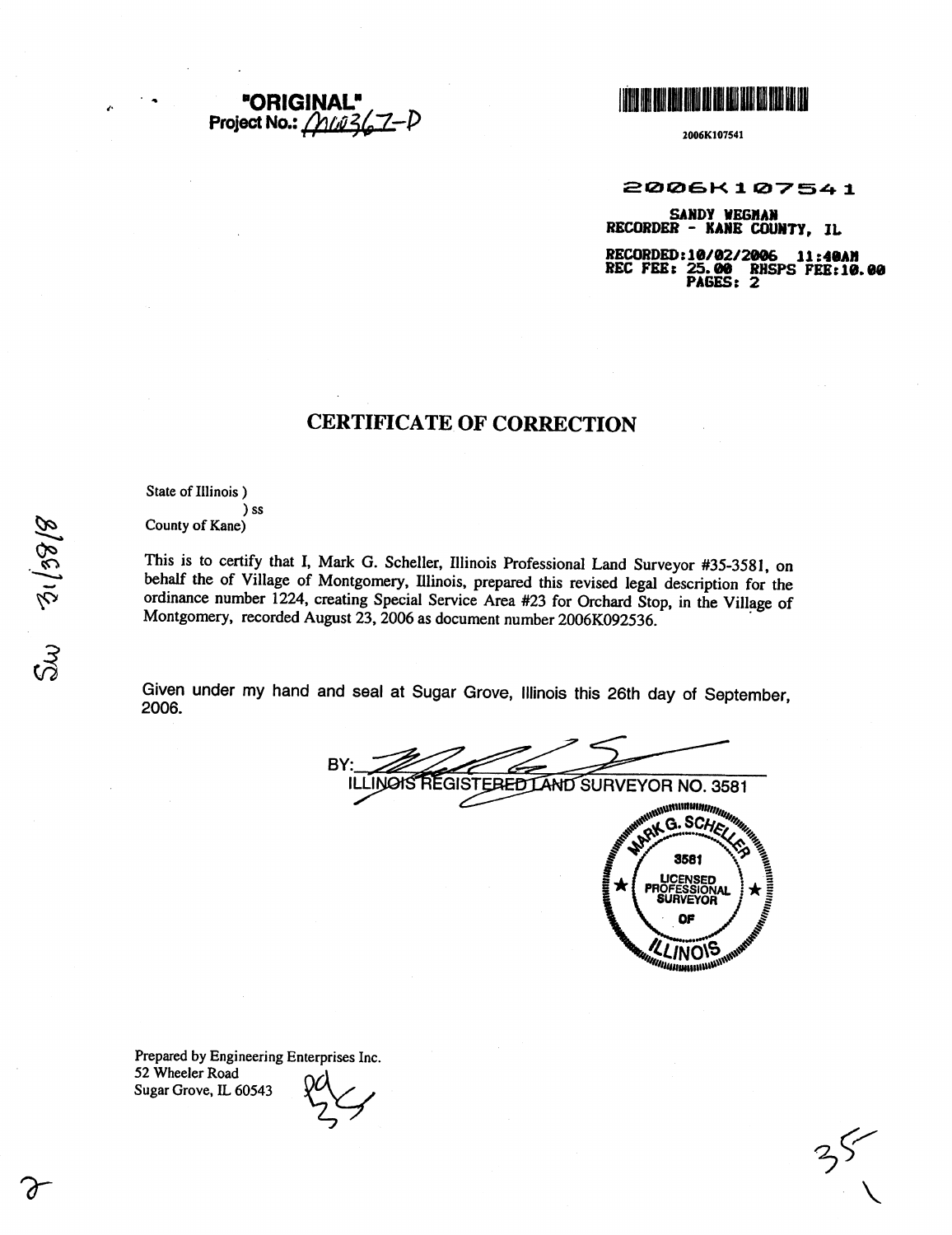#### **LEGAL DESCRIPTION:**

THAT PART OF SECTION 31, TOWNSHIP 38 NORTH, RANGE 8 EAST OF THE THIRD PRINCIPAL MERIDIAN DESCRIBED AS FOLLOWS:

COMMENCING AT THE NORTHWEST CORNER OF BLACKBERRY HEIGHTS UNIT 4: THENCE NORTH 01 DEGREES 44 MINUTES 40 SECONDS WEST ALONG THE EAST LINE OF ORCHARD ROAD, 482.37 FEET; THENCE NORTH 89 DEGREES 10 MINUTES 30 SECONDS EAST ALONG THE SOUTH LINE OF ORCHARD ROAD, 20.00 FEET FOR THE POINT OF BEGINNING; THENCE NORTH 89 DEGREES 10 MINUTES 30 SECONDS EAST, 455.00 FEET; THENCE NORTH 01 DEGREES 44 MINUTES 40 WEST, 451.87 TO THE SOUTH LINE OF AUCUTT ROAD; THENCE SOUTH 89 DEGREES 10 MINUTES 30 SECONDS WEST ALONG SAID SOUTH LINE, 405.00 FEET TO THE SOUTHEASTERLY LINE OF ORCHARD ROAD; THENCE SOUTH 42 DEGREES 45 MINUTES 57 SECONDS WEST ALONG SAID SOUTHEASTERLY LINE, 71.31 FEET TO THE EAST LINE OF ORCHARD ROAD; THENCE SOUTH 01 DEGREES 44 MINUTES 40 SECONDS EAST ALONG SAID EAST LINE, 400.21 FEET TO THE POINT OF BEGINNING IN THE VILLAGE OF MONTGOMERY, KANE **COUNTY, ILLINOIS.**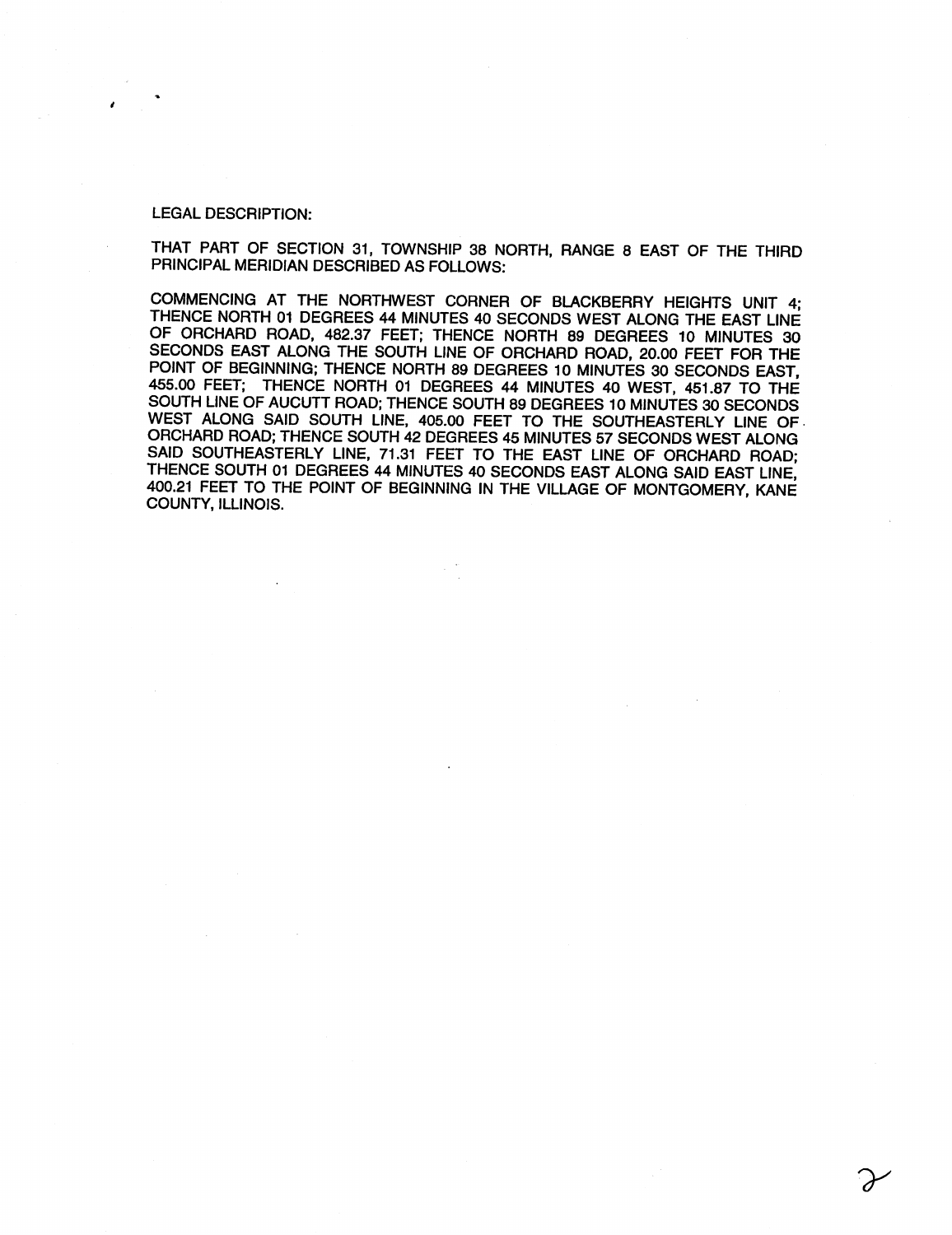### **ORDINANCE NO. 1224**

# **AN ORDINANCE ESTABLISHING A BACKUP SPECIAL SERVICE AREA NO. 23 FOR ORCHARD STOP IN THE VILLAGE OF MONTGOMERY, ILLINOIS**

**BE IT ORDAINED** by the President and Board of Trustees of the Village of Montgomery, Kane and Kendall Counties, Illinois, as follows;

**WHEREAS,** the Village of Montgomery is not a home rule municipality within Article VII, Section 6A of the Illinois Constitution and, pursuant to the powers granted to it under 65 ILCS 511-1 *et* seq.; and,

**WHEREAS,** pursuant to the provisions of the 1970 Constitution of the State of Illinois (the "Constitution"), the Village of Montgomery, Kane and Kendall Counties, Illinois (the "Village"), is authorized to create special service areas in and for the Village; and

**WHEREAS,** special service areas are established by non-home rule units pursuant to Section **7(6)** of Article VII of the Constitution, which provides that-

[M]unicipalities...which are not home rule units shall have...powers...to levy or impose additional taxes upon areas within their boundaries in the manner provided by law for the provision of special services to those areas and for the payment of debt incurred in order to provide those special services;

and are established "in the manner provided by law" pursuant to the provisions of "AN ACT to provide the manner of levying or imposing taxes for the provision of special services to areas within the boundaries of home rule units and non-home rule municipalities and counties," approved September 21, 1973, as amended, and pursuant to the Revenue Act of 1939 of the State of Illinois, as amended; and

**WHEREAS,** it is in the public interest that the area hereinafter described as a special service area for the purposes set forth herein and to be designated as the Orchard Stop Backup Special Service Area No. 23., of the Village (the "Area"), be established; and

**WHEREAS,** the Area is compact and contiguous, totally within the corporate limits of the Village; and

**WHEREAS,** the Area will benefit specially from the municipal services to be provided by the Village (the "Services"), and the Services are unique and in addition to the services provided to the Village as a whole, and it is, therefore, in the best interests of the Village that the establishment of the area be considered; and

**WHEREAS,** it is in the public interest that the levy of a direct annual *ad valorem* tax upon all taxable property within the Area be considered for the purpose of paying the cost of providing the Services; and

**WHEREAS,** the revenue from such tax shall be used solely and only for Services for which the Village is authorized under the provisions of the Illinois Municipal Code, as amended, to levy taxes or special assessments or to appropriate the finds of the Village, all of the Services to be in and for the Area and all of the necessary construction and maintenance to be on property now owned or to be acquired by the Village, or property in which the Village will obtain an interest sufficient for the provision of the services; and

WHEREAS, a public hearing was held at 7:00 p.m., on the 26<sup>h</sup> day of June, 2006, at 10 Civic Center Avenue, Montgomery, Illinois in the Meeting Room of the Village Police Department for the Village of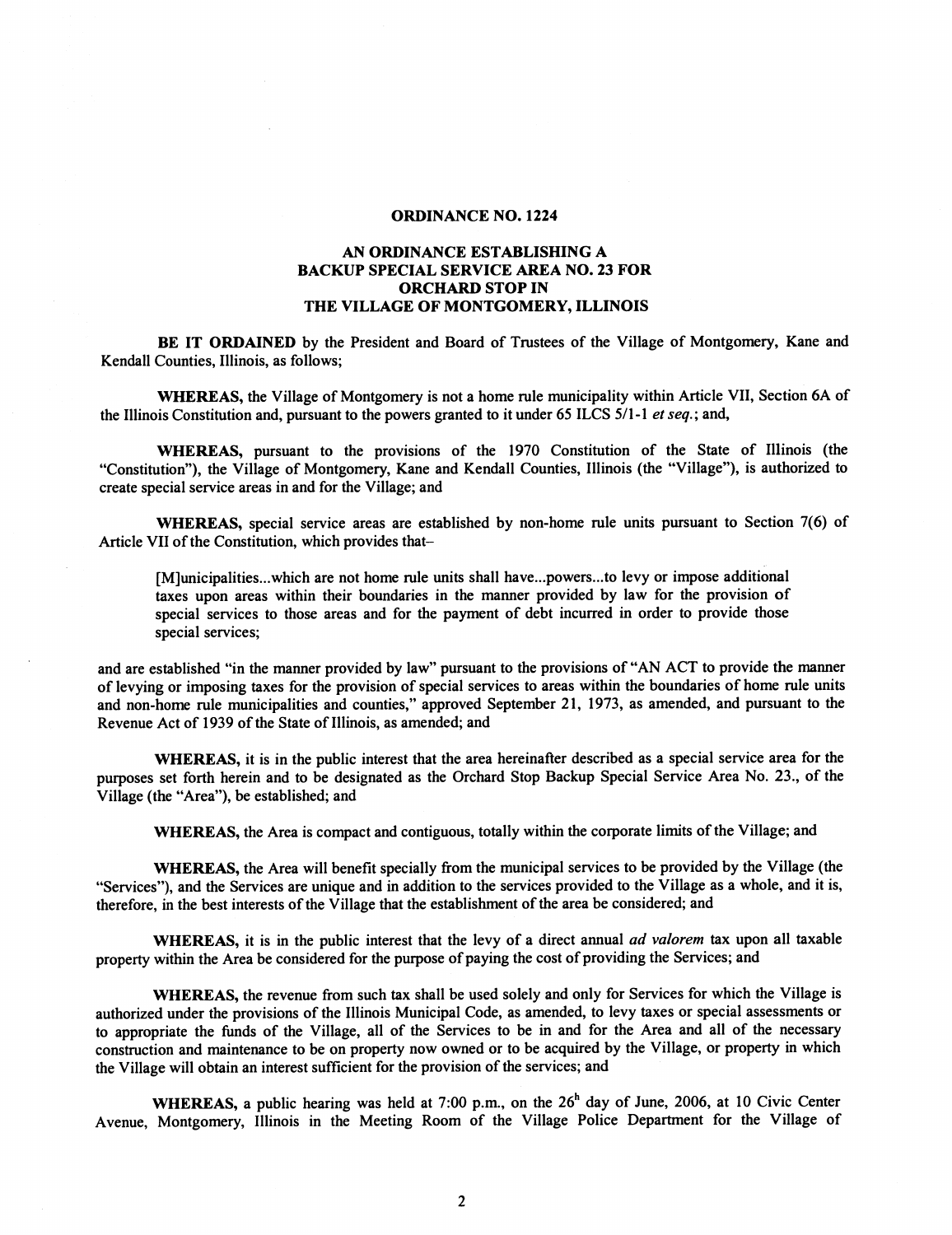Montgomery, Kane and Kendall Counties, Illinois (the "Hearing"), to consider the establishment of the Area for the purpose of providing the Services and the levy of an additional direct annual ad **valorem** tax for the purpose of paying the cost thereof, all as described in the Notice of Public Hearing attached hereto as Exhibit "B" (the "Notice"); and

**WHEREAS,** the Notice has been given by publication and mailing. Notice by publication was given by publication on a date, such date being not less than 15 days prior to the Hearing, in a newspaper of general circulation within the Village, there being no newspaper published therein. Notice by mailing was given by depositing the Notice in the United States Mail addressed to the person or persons in whose name the general taxes for the last preceding year were paid on each lot, block, tract, or parcel of land lying within the Area. The Notice was mailed not less than 10 days prior to the time set for the Hearing. In the event taxes for the last preceding year not paid, the Notice was sent to the person last listed on the tax rolls prior to that year as the owner of said property.

**NOW, THEREFORE, BE IT ORDAINED** by the President and Board of Trustees of the Village of Montgomery, Kane and Kendall Counties, Illinois, as follows:

#### **SECTION ONE: INCORPORATION OF PREAMBLES**

The preambles of this ordinance are hereby incorporated into this text as if set out herein in full.

# **SECTION TWO: ESTABLISHMENT OF SSA**

- **(a)** That it is in the public interest that the territory hereinafter described in the Notice referred to in Section One hereof be established as Special Service Area No. 23 for the purposes set forth herein. An accurate map of said territory is attached hereto as Exhibit "A-1 ".
- (b) That said Area is compact and contiguous.
- (c) That said Area is zoned for commercial purposes and will benefit specially from the municipal services which may be provided and that said proposed municipal services are unique and in addition to municipal services provided by the Village of Montgomery as a whole; and it is, therefore, in the best interest of said Area and the Village of Montgomery as a whole that special taxes be levied against said Area for the services to be provided.
- (d) That the Village of Montgomery Special Service Area No. 23 be and is hereby established for and with regard to the aforesaid territory.

#### **SECTION THREE: PURPOSE OF SSA AND MAXIMUM LEVY**

The purpose of the formation of Special Service Area No. 23 in general is to authorize the maintenance, repair and replacement of storm water detention basins, storm sewers and related areas and appurtenances, as well as to authorize the implementation and continuation of a mosquito abatement program in the Special Service Area in the Special Service Area, all in accordance with the final engineering plan and final plat of subdivision for the Area, and the proposed municipal services are unique and are in addition to the improvements provided and/or maintained by the Village generally.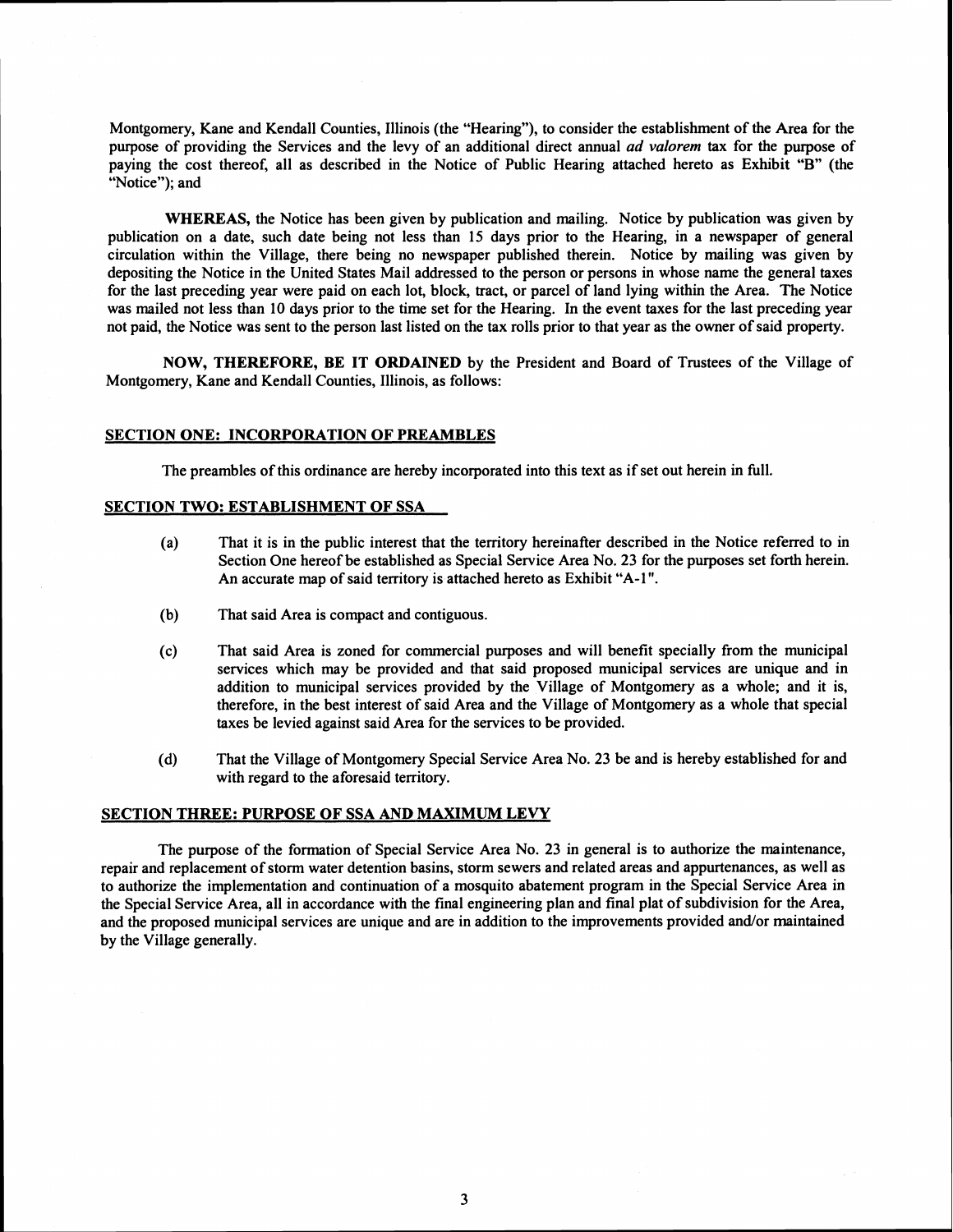Annual taxes shall be assessed and levied for said special municipal services in said Area, on property in said Area in addition to all other municipal taxes; provided that the special annual tax shall be levied upon the equalized assessed value of the property in said Area in an amount not to exceed annual rate of one-hundred and ten one-hundredths percent (1.1%, being  $110¢$  per \$100) of the equalized assessed valuation thereof. This tax shall be levied for an indefinite period of time commencing during and in the years subsequent to the date of this Ordinance, as hereinafter provided. Said taxes shall be in addition to all other taxes provided by law and shall be levied pursuant to the provisions of the Property Tax Code. Notwithstanding the foregoing, taxes shall not be levied hereunder and said Area shall be "dormant", and shall take effect only if the applicable required owners association or property owner fails to maintain, repair or replace the aforesaid required items and the Village chooses to assume some or all of said responsibilities. The Village may annually levy hereunder up to the maximum rate specified herein for the cost for the said services, as said services become necessary and are provided for.

#### **SECTION FOUR:**

That this ordinance shall be in full force and effect, and shall be controlling, upon its passage and approval.

#### **SECTION FIVE:**

That all ordinances or parts of ordinances thereof in conflict therewith are hereby repealed to the extent of any such conflict.

## **SECTION SIX:**

That any section or provision of this ordinance that is construed to be invalid or void shall not affect the remaining sections or provisions which shall remain in full force and effect thereafter.

**PASSED AND APPROVED** by the President and Board of Trustees of the Village of Montgomery, Kane and Kendall Counties, Illinois, on the  $\frac{1}{4}$  day of  $\frac{\hat{\mu}_{\text{max}}}{\hat{\mu}_{\text{max}}}$ , 2006.

en Mucheline

Marilyn Michelini,<br>President of the Board of Trustees of the Village of Montgomery

 $\frac{\text{ATTEST}}{\text{Barbara Argo}, \text{Clerk of the Village of Montgomery}}$ 



|                                                                                                                                                                                                        | Aye | Nav | <b>Absent</b> | <b>Abstain</b> |
|--------------------------------------------------------------------------------------------------------------------------------------------------------------------------------------------------------|-----|-----|---------------|----------------|
| Trustee Jeanne Felten<br>Trustee Peter Heinz<br>Frustee William Keck<br>Trustee Dennis Lee<br><b>Trustee Lloyd Mattingly</b><br><b>Frustee Robert Watermann</b><br>Village President Marilyn Michelini |     |     | $U$ DE CAST   |                |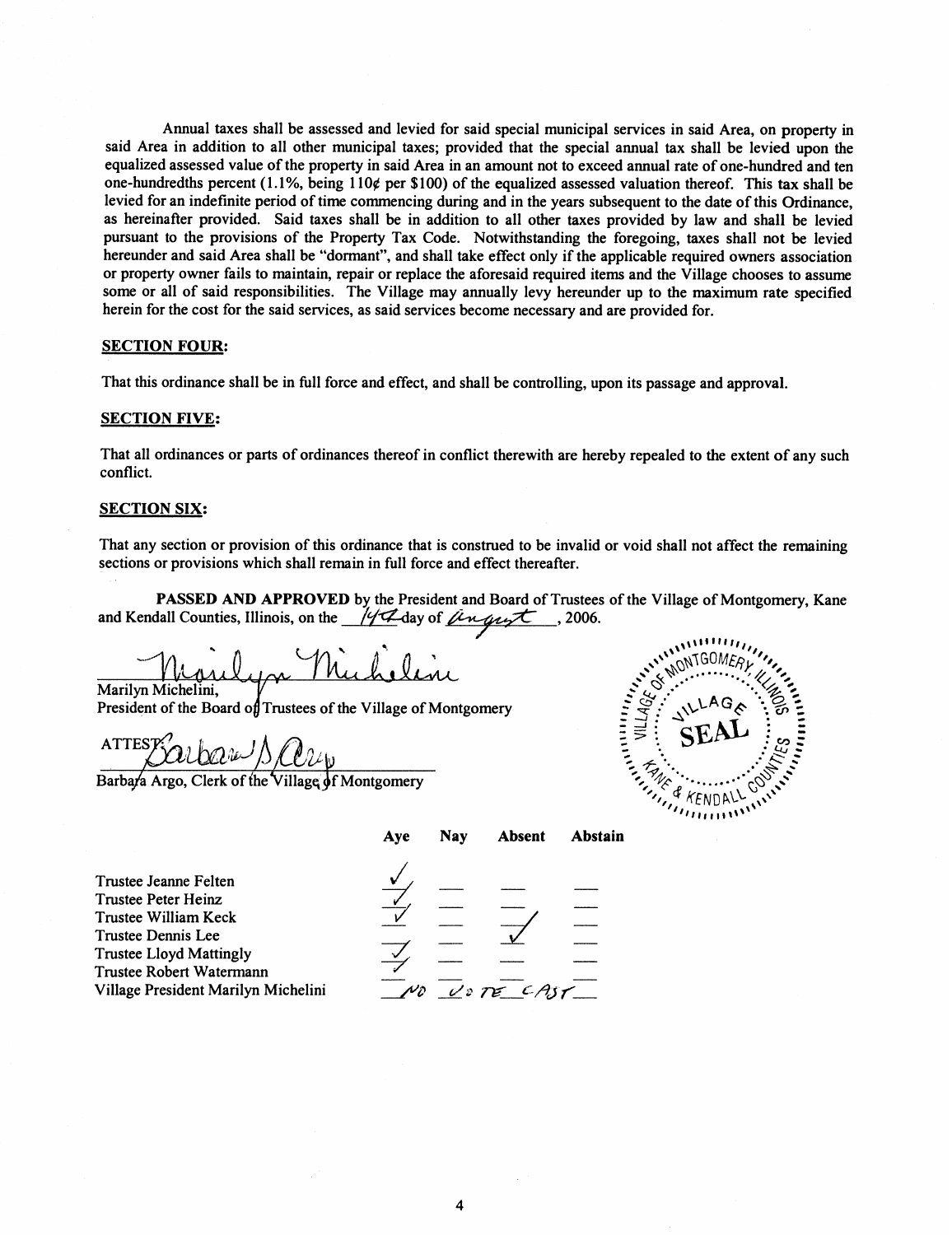### EXHIBIT A SSA 23 ORCHARD STOP BACKUP SSA LEGAL DESCRIPTION

THAT PART OF SECTION **31,** TOWNSHIP **38** NORTH, RANGE **8** EAST OF THE THIRD PRINCIPAL MERIDIAN DESCRIBED AS FOLLOWS:

COMMENCING AT THE NORTHWEST CORNER OF BLACKBERRY HEIGHTS UNIT **4;** THENCE NORTH **01** DEGREES **44** MINUTES **40** SECONDS WEST ALONG THE EAST LINE OF ORCHARD ROAD, **482.37**  FEET; THENCE NORTH **89** DEGREES **10** MINUTES **30** SECONDS EAST ALONG THE SOUTH LINE OF ORCHARD ROAD, **20.00** FEET FOR THE POINT OF BEGINNMG; THENCE NORTH **89** DEGREES **10**  MINUTES **30** SECONDS EAST, **455.00** FEET; THENCE NORTH **01** DEGREES **44** MINUTES **40** WEST, **451.87** TO THE SOUTH LINE OF AUCUTT ROAD; THENCE SOUTH **89** DEGREES **10** MINUTES **30**  SECONDS WEST ALONG SAID SOUTH LINE, **405.00** FEET TO THE SOUTHEASTERLY LINE OF ORCHARD ROAD; THENCE SOUTH **42** DEGREES **45** MINUTES **57** SECONDS WEST ALONG SAID SOUTHEASTERLY LINE, **71.31** FEET TO THE EAST LINE OF ORCHARD ROAD; THENCE SOUTH **01**  DEGREES **44** MINUTES **40** SECONDS EAST ALONG SAID EAST LINE, **458.87** FEET TO THE POINT OF BEGINNMG IN THE VILLAGE OF MONTGOMERY, KANE COUNTY, ILLINOIS.

5

Parcel Identification Number **15-3 1-326-036.**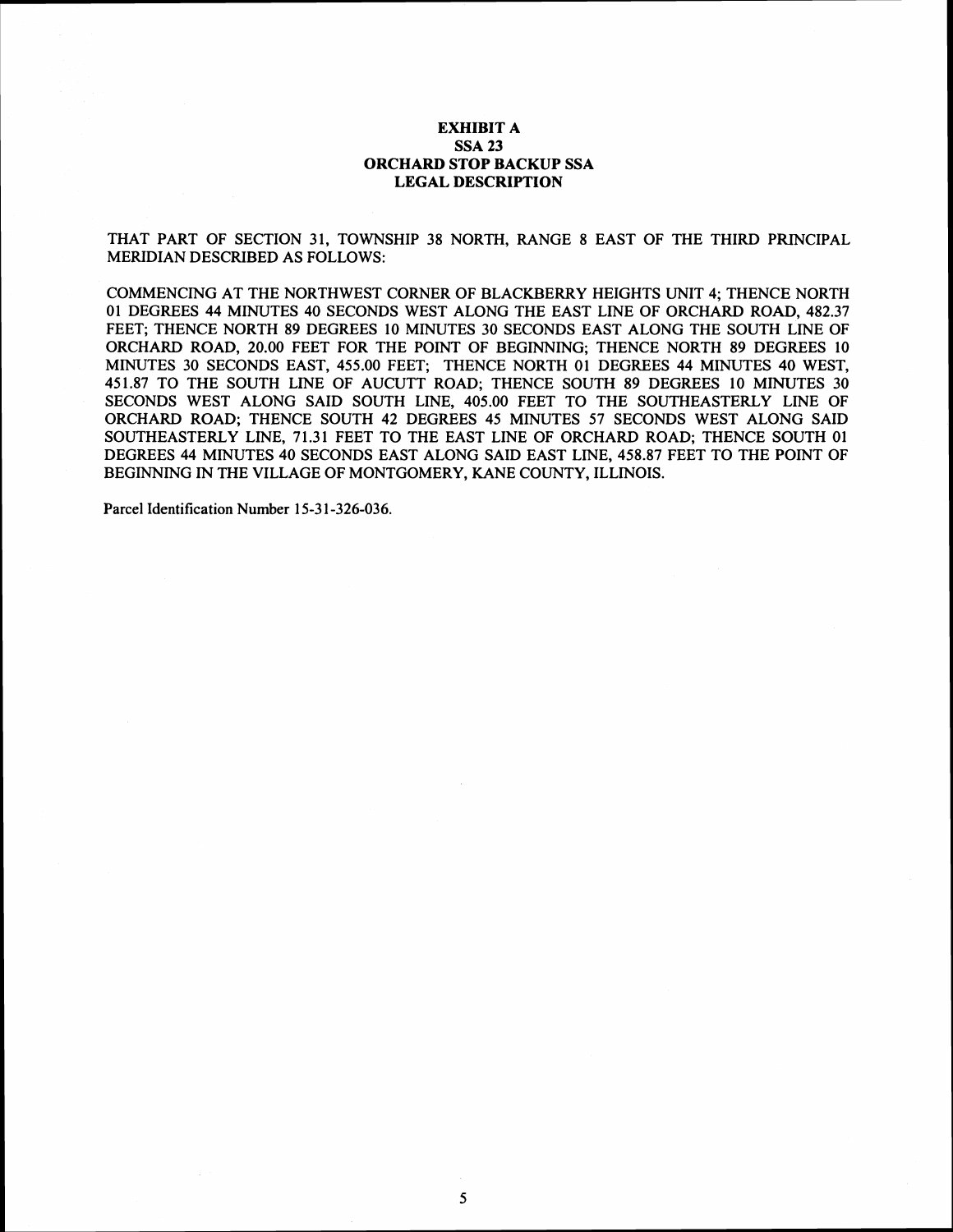

 $\sim$ 

**SSA 23<br>ORCHARD STOP BACKUP SSA<br>LOCATION MAP** ЕХНІВІТ А-1

 $\circ$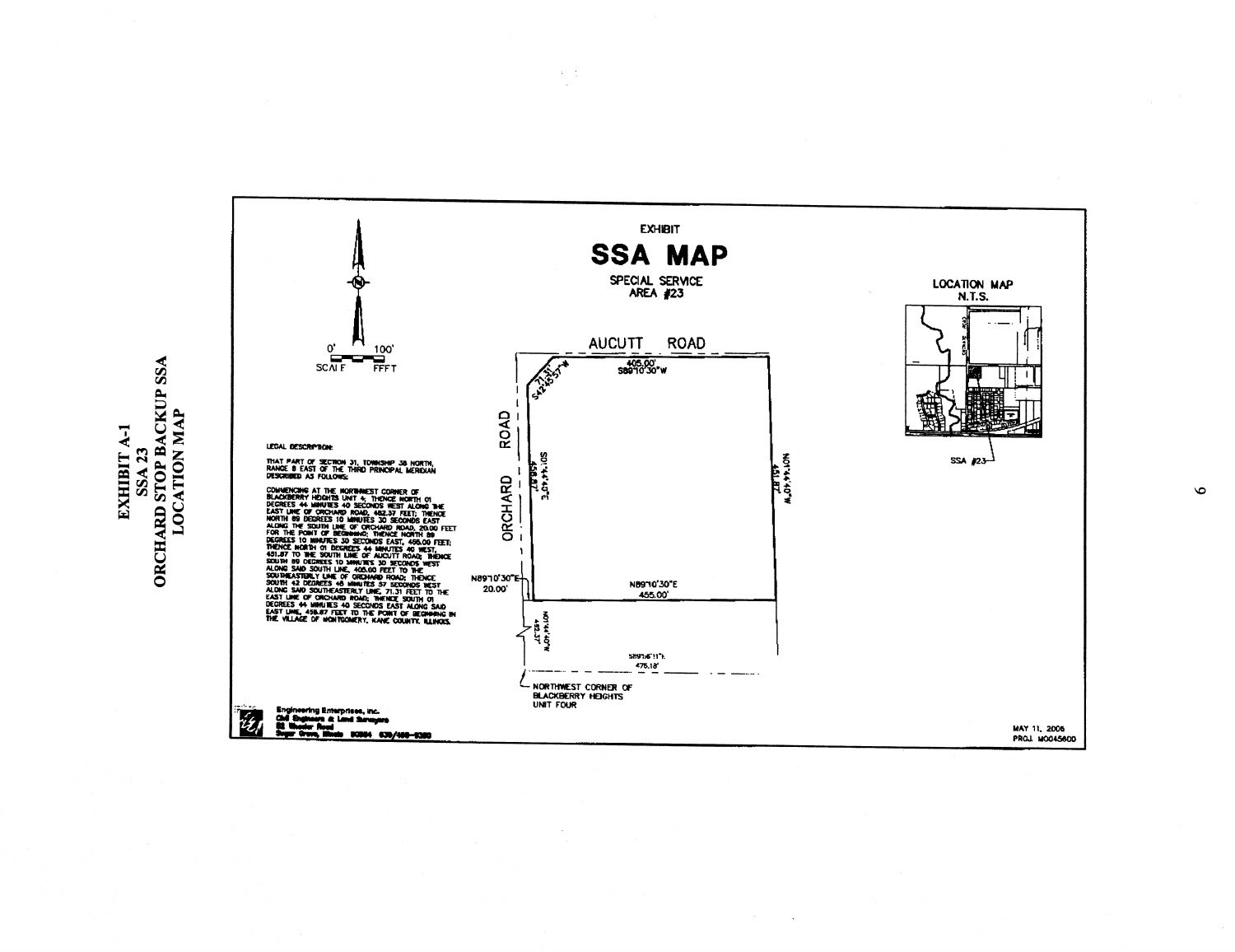### **EXHIBIT B SSA 23 NOTICE OF HEARING VILLAGE OF MONTGOMERY, KANE AND KENDALL COUNTIES, ILLINOIS SPECIAL SERVICE AREA NO. 23 ORCHARD STOP BACKUP SSA (KANE COUNTY)**

NOTICE IS HEREBY GIVEN that on the  $26<sup>th</sup>$  day of June, 2006, at 10 Civic Center Avenue, Montgomery, Illinois at 7:00 p.m., in the Meeting Room of the Village Police Department for the Village of Montgomery, Kane and Kendall Counties, Illinois, a hearing will be held by the President and Board of Trustees of the Village of Montgomery, Kane and Kendall Counties, Illinois, to consider the establishment of a Special Service Area consisting of the following described territory:

THAT PART OF SECTION 31, TOWNSHIP 38 NORTH, RANGE 8 EAST OF THE THIRD PRINCIPAL MERIDIAN DESCRIBED AS FOLLOWS:

COMMENCING AT THE NORTHWEST CORNER OF BLACKBERRY HEIGHTS UNIT 4; THENCE NORTH 01 DEGREES 44 MINUTES 40 SECONDS WEST ALONG THE EAST LINE OF ORCHARD ROAD, 482.37 FEET; THENCE NORTH 89 DEGREES 10 MINUTES 30 SECONDS EAST ALONG THE SOUTH LINE OF ORCHARD ROAD, 20.00 FEET FOR THE POINT OF BEGINNING; THENCE NORTH 89 DEGREES 10 MINUTES 30 SECONDS EAST, 455.00 FEET; THENCE NORTH 01 DEGREES 44 MINUTES 40 WEST, 451.87 TO THE SOUTH LINE OF AUCUTT ROAD; THENCE SOUTH 89 DEGREES 10 MINUTES 30 SECONDS WEST ALONG SAID SOUTH LINE, 405.00 FEET TO THE SOUTHEASTERLY LINE OF ORCHARD ROAD; THENCE SOUTH 42 DEGREES 45 MINUTES 57 SECONDS WEST ALONG SAID SOUTHEASTERLY LINE, 71.3 1 FEET TO THE EAST LINE OF ORCHARD ROAD; THENCE SOUTH 01 DEGREES 44 MINUTES 40 SECONDS EAST ALONG SAID EAST LINE, 458.87 FEET TO THE POINT OF BEGINNING IN THE VILLAGE OF MONTGOMERY, KANE COUNTY, ILLINOIS.

Parcel Identification Number 15-3 1-326-036.

The approximate location is the lot located at the Southeast comer of Orchard Road and Aucutt Road in the Village of Montgomery, Kane County, Illinois.

All interested persons, including all persons owning taxable real property located within the Special Service Area, will be given an opportunity to be heard at the hearing regarding 1) the tax levy and an opportunity to file objections to the amount of the levy, 2) formation of the boundaries of the Area and may object to the formation of the Area and 3) the levy of taxes affecting said Area.

The purpose of the formation of Special Service Area No. 23 in general is to authorize the maintenance, repair and replacement of storm water detention basins, storm sewers and related areas and appurtenances, as well as to authorize the implementation and continuation of a mosquito abatement program in the Special Service Area in the Special Service Area, all in accordance with the final engineering plan and final plat of subdivision for the Area, and the proposed municipal services are unique and are in addition to the improvements provided and/or maintained by the Village generally.

At the hearing, all persons affected will be given an opportunity to be heard. At the hearing, there will be considered the levy of an annual tax of not to exceed an annual rate of one-hundred and ten one-hundredths percent  $(1.1\%$ , being  $110\ell$  per \$100) of the equalized assessed value of the property in the proposed Special Service Area No. 23, said tax to be levied for an indefinite period of time from and after the date of the Ordinance establishing said Area. Said taxes shall be in addition to all other taxes provided by law and shall be levied pursuant to the provisions of the Property Tax Code. Notwithstanding the foregoing, taxes shall not be levied hereunder and said Area shall be "dormant", and shall take effect only if the applicable required owners association or property owner fails to maintain, repair or replace the aforesaid required items and the Village chooses to assume some or all of said responsibilities. The hearing may be adjourned by the President and Board of Trustees to another date without further notice other than a motion to be entered upon the minutes of its meeting fixing the time and place of its adjournment.